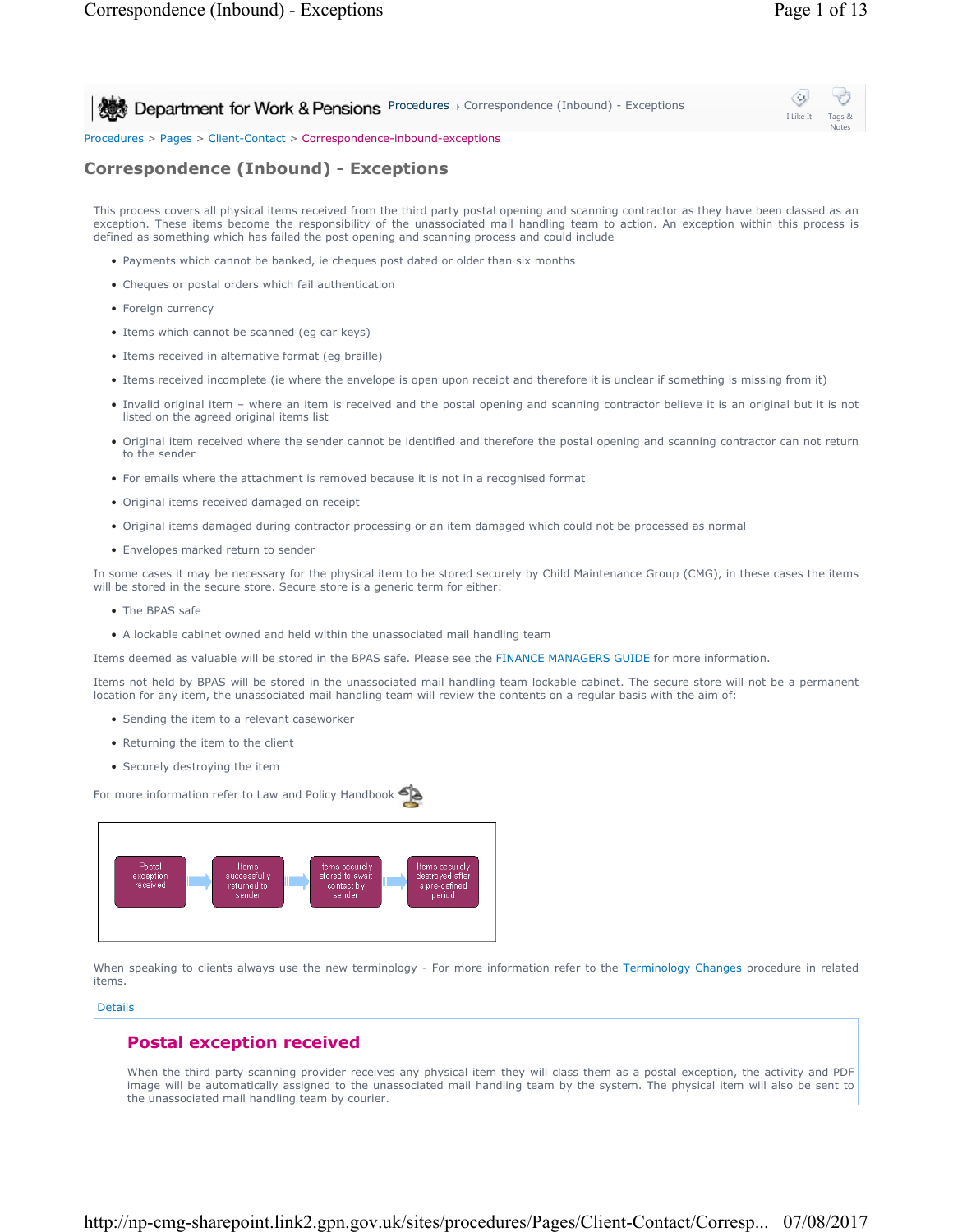Each exception will require a different action by the third party scanning provider and the unassociated mail handling team. The unassociated mail handling team will progress each exception to a resolution and update the system accordingly. If the exception is from a third party the unassociated mail handling team will liaise with the third party team if required.

The list below details all exceptions and actions to be taken. By selecting the relevant exception, resolution actions will be displayed.

#### Post dated cheques (up to three days in advance)

1. The Child Maintenance Group (CMG) will accept post dated cheques up to three days advance.

Cheques older than six months or post dated more than three days in advance will be dealt with as per the heading cheque, cash or postal order which fails authenticity check or additional quality check in this procedure.

#### Envelopes marked return to sender

#### **Third party scanning provider action**

Third party scanning provider:

- 1. The third party scanning provider will stamp the envelope and first page of correspondence with "gone away"
- 2. Remove all pages for secure destruction.
- 3. Scan the envelope and first page of correspondence ensuring the Royal Mail red sticker is scanned to show reason for return.

4.

They will include the gone away flag as part of document metadata to show that this is an exception.

#### **Unassociated mail handling team**

- 5. No action is to be taken by the unassociated mail handling team for returned envelopes as they will be automatically associated to the relevant contact, case or organisation on the system with an activity type of returned envelope.
- 6. This action will automatically create a Change Of Circumstances (CofC), Change Personal Information, Change Address Details service request (SR).

If the source of the **Change Addres Details** SR is **Third Party**, you do not need to link the SR to a contact via the MVG button.

#### Envelopes not addressed to one of the authority postal addresses

#### **Third party scanning provider:**

1. Envelope stamped "incorrect delivery address" and re-introduced to the Royal Mail network.

No other action is required.

#### Non scannable Items

 e.g. car keys, hard back books, diaries, business accounts, rent books, magazines. This also refers to items in alternative format e.g. braille, large print, audio cassette etc.

## **Third party scanning provider**

- 1. Will create an exception form and capture a written description of the non scannable item received.
- 2. Scan the exception form and create an exception metadata item of 'unable to scan' against the envelope. The exception form will be presented within the portable document format (PDF) image sent to the Child Maintenance Group (CMG).

3.

Forward the physical item and a copy of the exception form to the unassociated mail handling team via courier within 24 hours of receipt.

### **Unassociated mail handling team:**

- 4. The system will flag as an Exception (which will include an exception form). The unassociated mail handling team will take the following actions upon receipt of the physical item:-
- 5. Determine whether further scanning is required (for example: a need to scan pages of a diary for proof or further information). This will require contact with the case owning team to discuss and confirm the action required.
- 6. If local scanning capability is not available, photocopy the items and send the photocopies to the relevant 2012 scheme PO Box address (this will route the item to the scanning provider for business as usual scanning and storage).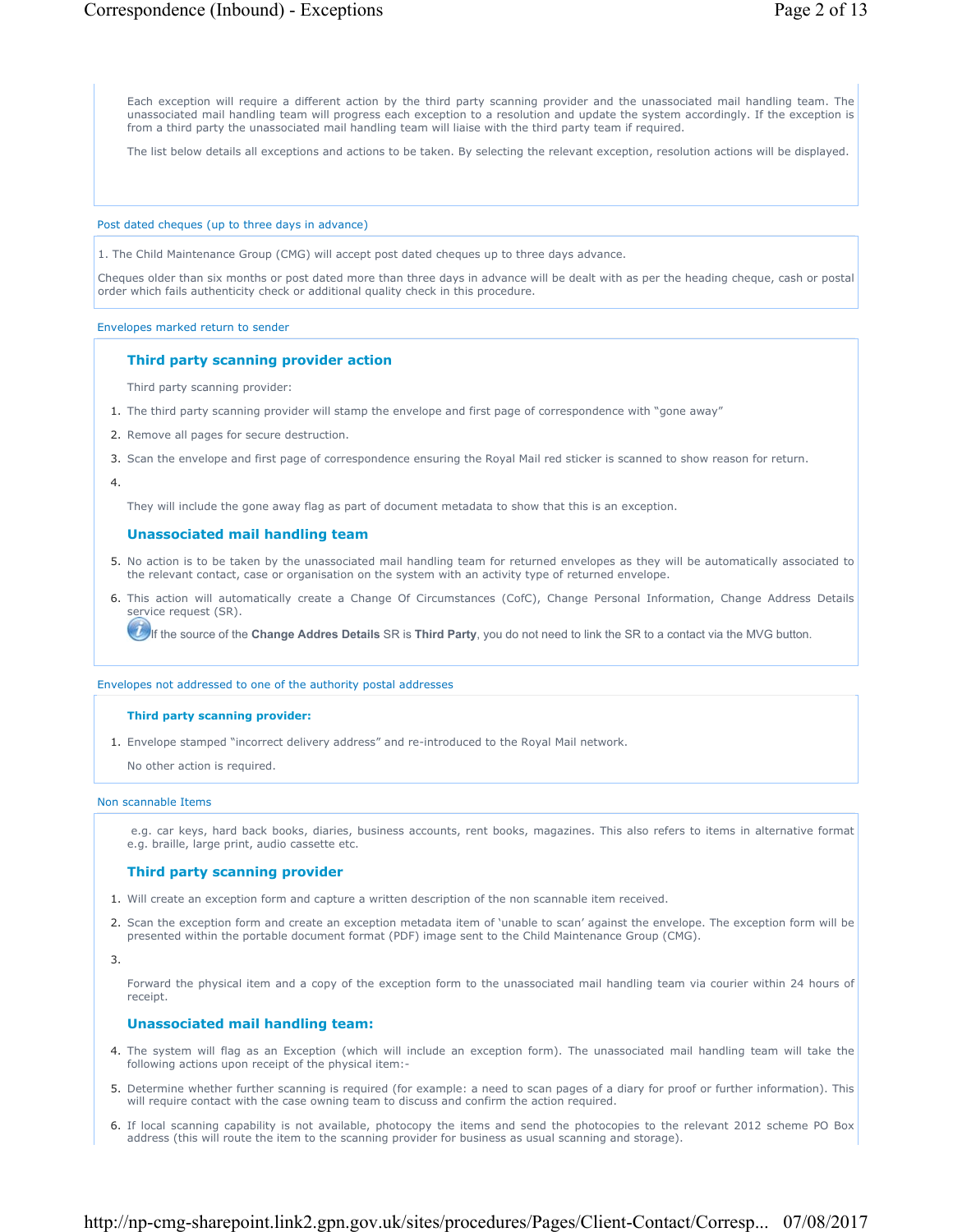- 7. If necessary, the physical item may need to be forwarded to the case owning team for them to determine the action required and to perform the local scanning. In this scenario, the case owning team must return the physical item to enable the unassociated mail handling team to complete all actions as below.
- 8. If local scanning is not available, the item should be photocopied and the photocopies must then be sent to the relevant 2012 scheme PO Box address.
- If the physical item is deemed of value to the sender (e.g. jewellery, diary) and the sender can be identified, return the item to the 9. sender. If clarity is required to determine whether the item should be returned to the sender, the case owning team should be contacted so they can liaise with the client to ask them if they would like it returned.
- 10. If the item is not deemed of value to the sender, and the sender can be identified, store the item for six weeks in the secure store(in alignment with scanning provider contract). Diarise a review date to extract the item from storage for destruction. Securely destroy the item on the diarised date.
- If, in exceptional circumstances, it is deemed essential for the physical item to be stored long term (e.g. linked to an appeal or 11. dispute or any court/legal action), return the item to the scanning provider (by courier) for long term storage only (i.e. the item will not require scanning).
- 12. If the sender cannot be identified, store the item in the secure store and diarise a review date of three months to perform another search. If the sender cannot be identified after three months and the sender has not contacted the CMG to ask for the item's return, securely destroy the item unless it requires long term storage, as per the above rule.
- 13. Update the Activity on the system with all actions taken. If the item is returned to sender, the return information should be captured against the system Activity (i.e. Name, Address, Return Date and Return Method). All other actions should be captured in the Activity **Notes** field. If the item is to be securely destroyed, the planned destruction date should also be included.
- Where the sender has been identified, the Activity must be associated to the relevant contact/case after all updates have been 14. made. If the sender could not be identified, the system Activity needs to be moved to the **Unassociated Items** view.
- 15. Update the off system manual inventory log for recording purposes. This log must include all actions taken with the physical item for audit purposes. This should capture:
	- Log of date and time the item is received.
	- Description of the item received.
	- Reference of the item location within the secure store (if necessary).
	- Log of trace activity undertaken.
	- Date the item has been returned to the sender or forwarded to another team.
	- Name and address of the sender or team the item is returned to.
	- Audit of the return method and tracking details.
	- Planned destruction date and the log of item disposal date and activity undertaken, this must include the reason for destruction/decision not deemed as valuable.

Cheque, cash or postal order which fail authenticity check or additional quality check

## **Third party scanning provider**

- 1. Scan the document as normal and create an exception metadata item of; 'unable to bank' against the envelope.
- At the end of the standard process remove the cash, cheque or postal order from the batch and forward to the unassociated mail 2. handling team along with information about the exception (i.e. failed authenticity check).

## **The unassociated mail handling team**

- 1. Receives a system activity flagged as an **Exception** (which will include an image of the item received which could not be banked) and the physical item from the scanning provider.
- 2. Will determine if the item is of value. If the physical item is deemed of value to the sender (e.g. cheque) and the sender can be identified, return the item to the sender. If clarity is needed to determine whether the item should be returned to the sender, the case owning team should be contacted so they can liaise with the client to ask them if they would like it to be returned.

3.

If the item is not deemed of any value to the sender, and the sender can be identified, store the item in the secure store for six weeks (in alignment with scanning provider contract). Diarise a review date to extract the item from storage for destruction. Securely destroy the item on the diarised date.

If in exceptional circumstances it is deemed essential for the physical item to be stored long term (e.g. linked to an appeal or dispute or any court/legal action), return the item to scanning provider (by courier) for long term storage only (i.e. the item will not require scanning).

4.

If the sender cannot be identified, store the item in the secure store and diarise a review date of three months in advance to perform another search. If the sender cannot be identified after three months and the item is deemed of value, store for a further three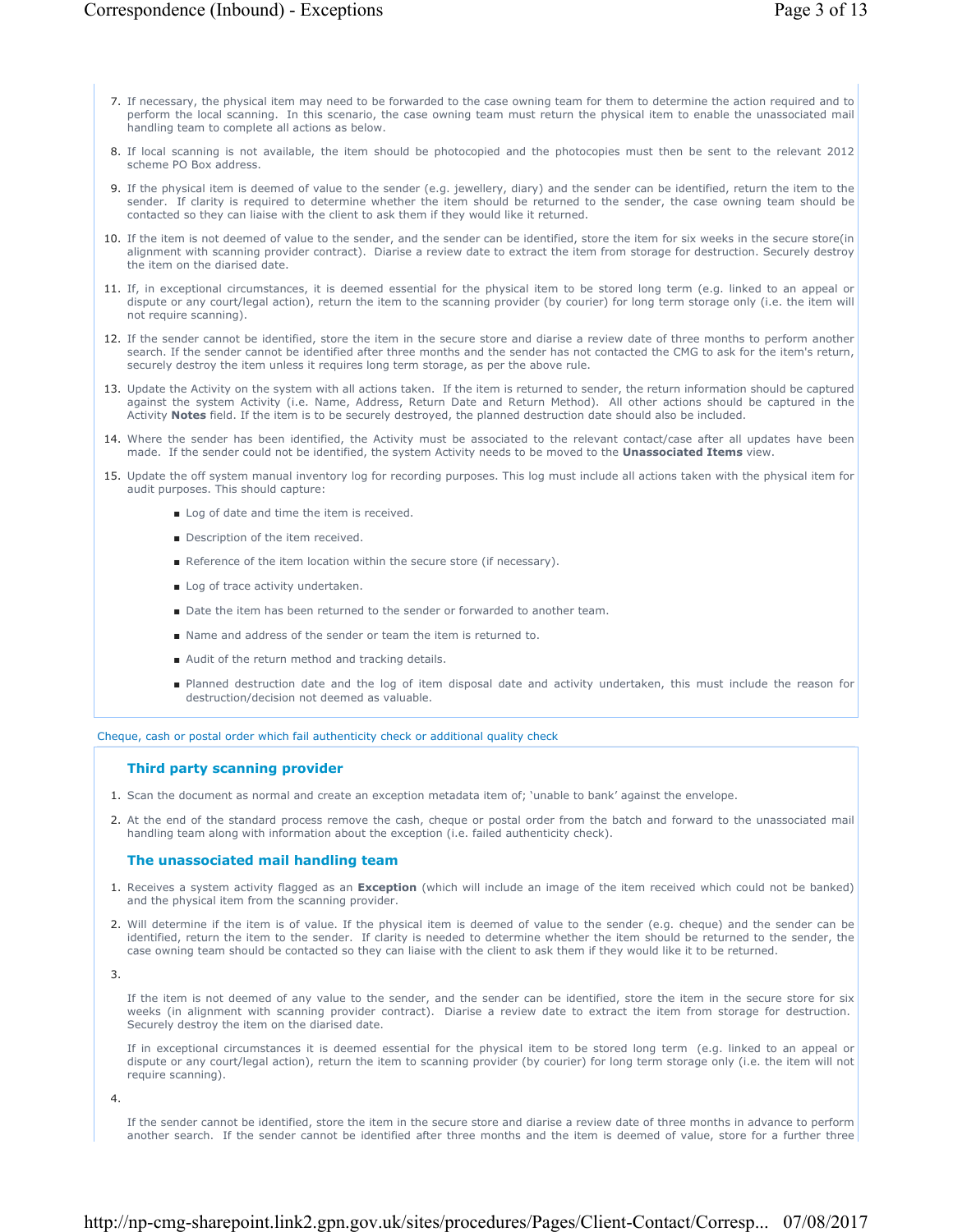months. If the sender cannot be identified after six months of storage, return the item to the issuing body. If not possible, liaise with finance team to determine next steps.

If the sender can not be identified after three months and the item is not deemed of value, securely destroy the item.

5.

Update the Activity on the system with all actions taken. If the item is returned to sender, the return information should be captured against the system Activity (i.e. name, address, return date and return method). All other actions should be captured in the Activity **Notes** field. If the item is to be securely destroyed, the planned destruction date should also be included.

Where the sender has been identified, the Activity must be associated to the relevant contact/case after all updates have been made. If the sender could not be identified, the system Activity must be moved to the **Unassociated Items** view.

- 6. Update the off system Manual Inventory Log, for recording purposes. This log must include all actions taken with the physical item for audit purposes. This should capture:
	- Log of date and time the item is received.
	- Description of the item received.
	- Reference of the item location within the secure container (if necessary).
	- Log of trace activity undertaken.
	- Date the item has been returned to the sender or forwarded to another team.
	- Name and address of the sender or team the item is returned to.
	- Audit of the return method and tracking details.
	- Planned destruction date and the log of item disposal date and activity undertaken, this must include the reason for destruction/decision not deemed as valuable.

Incomplete mail items

## **Third party scanning provider**

- 1. If possible, process the document as normal. If not possible, create an Exception Form to capture a written description of the item.
- 2. Create an exception metadata item of 'potentially incomplete' against the envelope.
- Store the document as normal where it could be processed normally. Where the document could not be processed and an Exception 3. Form was created, forward to the unassociated mail handling team along with information about the exception.

## **Unassociated mail handling team:**

The unassociated mail handling team receives the following only if the item could not be processed as normal:

- 1. System Activity flagged as an exception (which includes an Exception Form that captures a description of the item received).
- 2. Physical item from the scanning provider.

The unassociated mail handling team takes the following actions upon receipt of the physical item:-

1. Determine if the sender can be identified and if it can be progressed without further action. This may require contact with the case owning team to discuss and confirm the action required.

If the item does not include a Court Form or an original item, store the item in the secure store for six weeks. Diarise a review date to extract the item from storage for destruction. Securely destroy the item on the diarised date. If the physical item includes a court form, return to the scanning provider for long term storage. If the item includes an original item, return the original item to the sender and any other contents (e.g. letter) should be stored in the secure store for six weeks and destroyed as above.

2. If the sender cannot be identified and the item does not include a court form or an original item, store the item in the secure store for six weeks. Diarise a review date to extract the item from storage for destruction. Securely destroy the item on the diarised date.

If the sender cannot be identified and the item includes a court form, contact the nearest regional enforcement team of the issuing court for advice/action. Once resolved the court form must be returned to the scanning provider for long term storage or forwarded to the case owning team.

If the sender cannot be identified and the item includes an original item, store the item in the secure store and diarise a review date of three months to perform another search. If the sender cannot be identified after three months, store in the secure store for a further three months. After six months of storage, forward the item to the issuing body. Any other general correspondence that was received with the item must be securely destroyed.

3. Update the Activity on the system with all actions taken. If the item is returned to sender, the return information should be captured against the system Activity (i.e. name, address, return date and return method). All other actions should be captured in the Activity **Notes** field. If the item is to be securely destroyed, the planned destruction date should also be included.

Where the sender has been identified, the activity must be associated to the relevant contact/case after all updates have been made. If the sender could not be identified, the system Activity will need to be moved to the **Unassociated Items** view.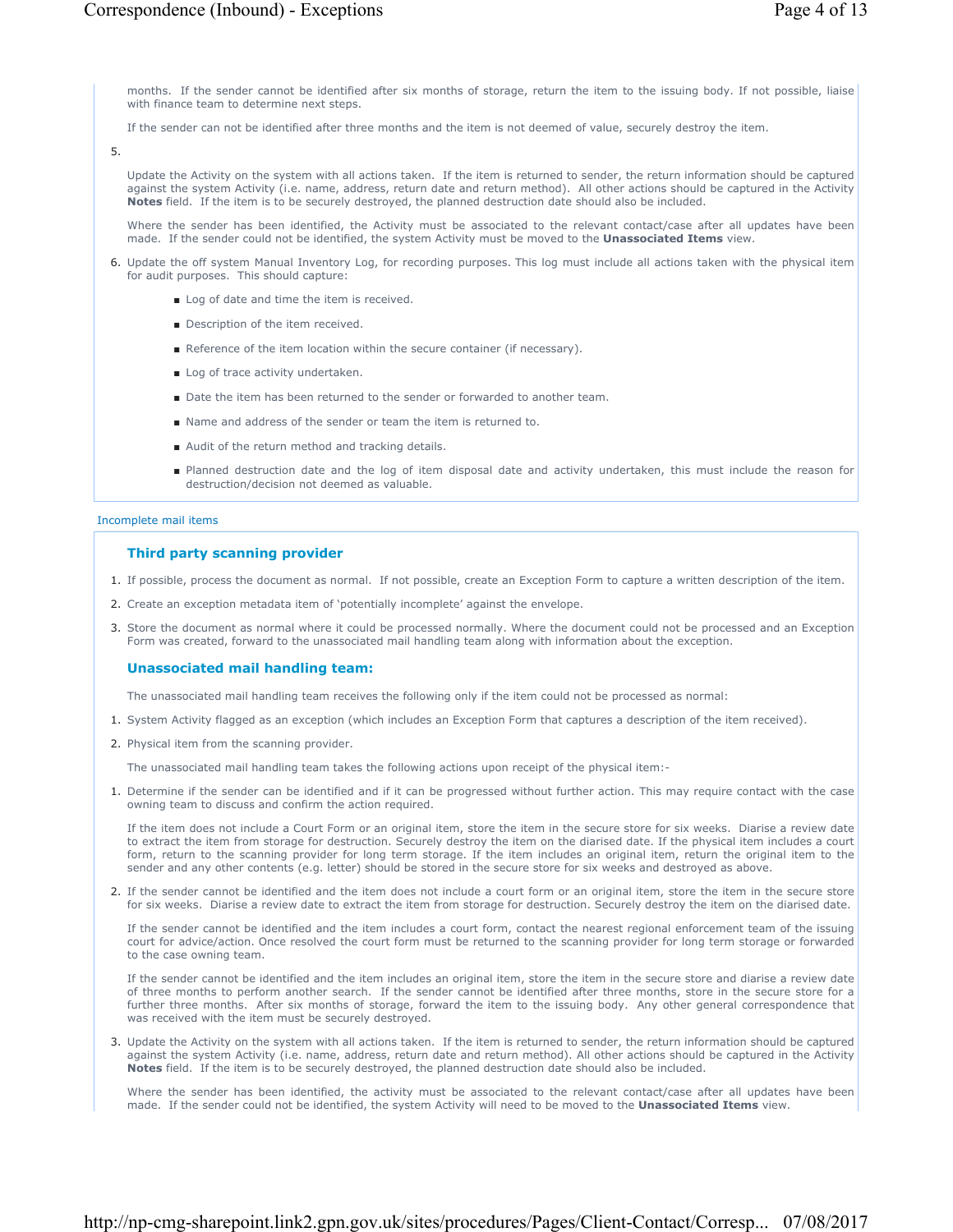- Log of date and time the item is received.
- Description of the item received.
- Reference of the item location within the secure container (if necessary).
- Log of trace activity undertaken.
- Date the item has been returned to the sender or forwarded to another team.
- Name and address of the sender or team the item is returned to.
- Audit of the return method and tracking details.
- Planned destruction date and the Log of Item Disposal Date and activity undertaken, this must include the reason for destruction/decision not deemed as valuable.

#### Cherished item which fails authentication

#### **Third party scanning provider**

- 1. Process the document as normal and capture an exception metadata item of 'potentially incomplete' against the envelope.
- 2. Forward physical item to the unassociated mail handling team plus a copy of the exception form to identify the item has failed authentication.

## **Unassociated mail handling team**

The unassociated mail handling team will receive the following only if the item could not be processed:

- 1. System activity flagged as an Exception (which includes an exception form that captures a description of the item received).
- 2. Physical item from scanning provider.

### The unassociated mail handling team take the following actions upon receipt of the physical item:-

1.

If the sender can be identified, call the case owning team to discuss the action required. The case owning team contact the client to discuss the item received and to determine if the item requires returning to sender and to request further evidence, if applicable.

Return to sender if requested by the case owning team. If the item does not need to be returned, store the item in the secure store for six weeks. Diarise a review date to extract the item from storage for destruction and securely destroy on the diarised date.

- 2. If the sender cannot be identified, store the item in the secure store and diarise a review date of three months in advance to perform another search. If the item is not deemed of value, securely destroy the item. If the item sender can not be identified after three months, store for a further three months. After six months of storage return the item to the issuing body.
- 3. Update the Activity on the system with all actions taken. If the item is returned to sender, the return information should be captured against the system Activity (i.e. Name, Address, Return Date and Return Method). All other actions should be captured in the Activity **Notes** field. If the item is to be securely destroyed, the planned destruction date should also be included.
- 4. Where the sender has been identified, the Activity must be associated to the relevant contact/case after all updates have been made. If the sender could not be identified, the system activity will need to be moved to the **Unassociated Items** View.
- 5. Update the Off System Manual Inventory Log for recording purposes. This log must include all actions taken with the physical item for audit purposes. This should capture:
	- Log of date and time the item is received.
	- Description of the item received.
	- Reference of the item location within the secure container (if necessary).
	- Log of trace activity undertaken.
	- Date the item has been returned to the sender or forwarded to another team.
	- Name and address of the sender or team the item is returned to.
	- Audit of the return method and tracking details.
	- Planned destruction date and the log of item disposal date and activity undertaken, this must include the reason for destruction/decision not deemed as valuable.

Documents received and classed as "damaged" upon receipt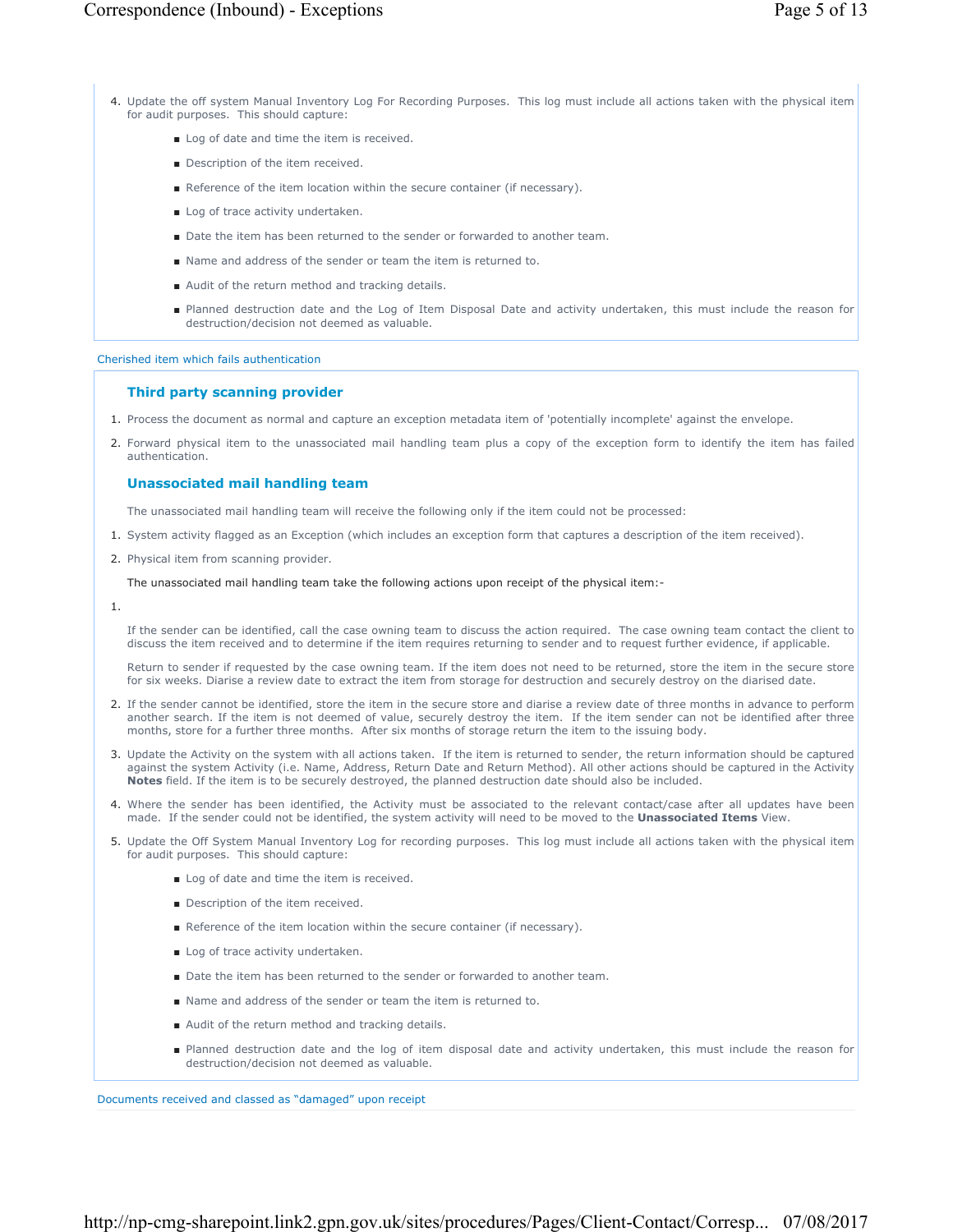# **Third party scanning provider**

- 1. If possible, process the document as normal. If not possible, create an exception form to capture a written description of the item.
- 2. Create an exception metadata item of 'damaged on receipt' against the envelope.
- If the damaged item is a cherished item, forward to the unassociated mail handling team, otherwise store in short term storage, as 3. normal.

# **Unassociated mail handling team**

1. For exceptions where the physical item will not be received and the sender can be identified, associate the activity to the relevant contact and call the case owning team to advise of the damaged item.

For exceptions where the physical item will be received, no action will be taken with the system activity until the physical item is received.

2. If the physical item is an original item and the sender can be identified, contact the case owning team to advise they plan to return the item but as it was damaged on receipt, they will need to submit a compensation claim to Royal Mail.

If the physical item is a court form and the sender can be identified, contact the case owning team to request the action they wish to be taken.

3. If the physical item is received, the sender can be identified and it does not include a court form, store the item in secure store for six weeks (in alignment with ccanning provider contract). Diarise a review date to extract the item from storage for destruction. Securely destroy the item on diarised date. If the physical item includes a court form, return to the scanning provider for long term storage.

Update the system Activity **Notes** with action taken and associate to the correct client or organisation.

4. If the sender cannot be identified and the item does not include a court form or an original item, store the item in the secure store for six weeks. Diarise a review date to extract the item from storage for destruction. Securely destroy the item on the diarised date.

If the sender cannot be identified and the item includes a court form, contact the nearest regional enforcement team of the issuing court for advice/action. Once resolved the court form must be returned to the scanning provider for long term storage or the case owning team.

If the sender cannot be identified and the item includes an original item, store the item in the secure store and diarise a review date of three months in advance to perform another search. If the sender cannot be identified after three months, store for a further three months. After six months of storage, forward the item to the issuing body. Any other general correspondence that was received with the item must be securely destroyed.

5. Update the Activity on the system with all actions taken. If the item is returned to sender, the return information should be captured against the system Activity (i.e. name, address, return date and return method). All other actions should be captured in the Activity **Notes** field. If the item is to be securely destroyed, the planned destruction date should also be included.

Where the sender has been identified, the activity must be associated to the relevant contact/case after all updates have been made. If the sender could not be identified, the system activity must be moved to the **Unassociated Items** view.

- 6. Update the off system Manual Inventory Log for Recording Purposes. This log must include all actions taken with the physical item for audit purposes. This should capture:
	- Log of date and time the item is received.
	- Description of the item received.
	- Reference of the item location within the secure container (if necessary).
	- Log of trace activity undertaken.
	- Date the item has been returned to the sender or forwarded to another team.
	- Name and address of the sender or team the item is returned to.
	- Audit of the return method and tracking details.
	- Planned destruction date and the log of item disposal date and activity undertaken, this must include the reason for destruction / decision not deemed as valuable.

Documents damaged by the contractor process

# **Third party scanning provider**

1. If possible, process the document as normal.

If not possible, create an Exception Form and capture a description of the item.

- 2. Create an exception metadata item of 'damaged by contractor' against the envelope.
- 3. If exception form completed, scan the exception form.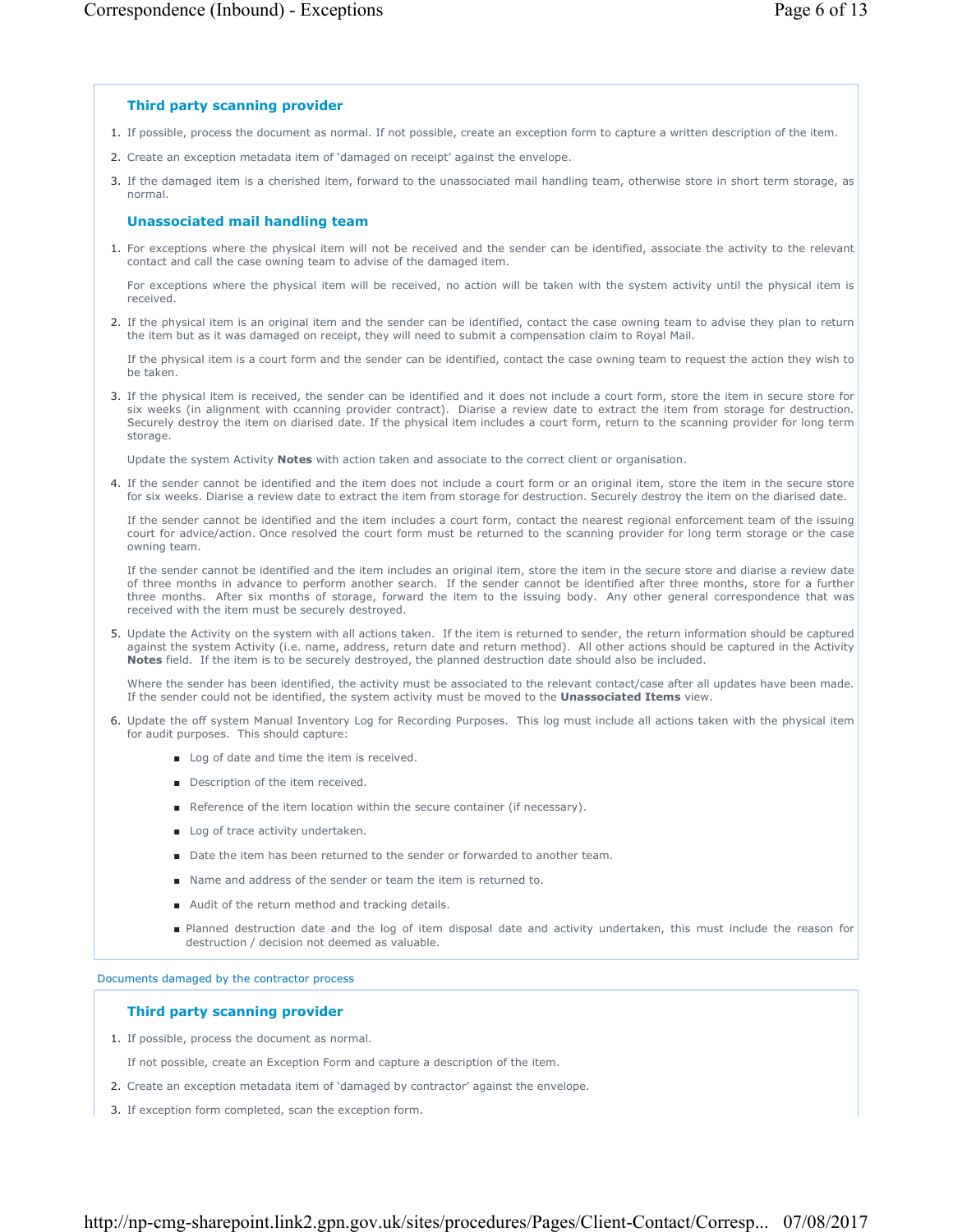- 4. If the damaged item is a cherished item or can not be processed for any reason, forward to the unassociated mail handling team. Otherwise store in short term storage, as normal.
- 5. Escalate incident to team leader (TL). Contact unassociated mail handling team nominated point of contact and agree approach.

## **Unassociated mail handling team:**

1. For exceptions where the physical item will not be received and the sender can be identified, associate the activity to the relevant contact and call the case owning team to advise of the damaged item.

For exceptions where the physical item will be received, no action will be taken with the system activity until the physical item is received.

2. If the physical item is an original item and the sender can be identified, contact the case owning team to advise they plan to return the item but need to determine whether compensation is required to replace the item. If compensation is required, raise to the service management and finance teams for progression and resolution and return the item to the sender.

If the physical item is a court form and the sender can be identified, contact the case owning team to request the action they wish to take.

- If the physical item is received, the sender can be identified and it does not include an original or court form, store the item in the 3. secure store for six weeks (in alignment with scanning provider contract). Diarise a review date to extract the item from storage for destruction. Securely destroy item on diarised date.
- 4. If the sender cannot be identified and the item does not include a court form or an original, store the item in the secure store for six weeks. Diarise a review date to extract the item from storage for destruction. Securely destroy the item on the diarised date.
- 5. If the sender cannot be identified and the item includes a court form, contact the nearest regional enforcement team of the issuing court for advice/action. Once resolved the court form must be returned to the scanning provider for long term storage.
- 6. If the sender cannot be identified and the item includes an original item, store the item in the secure store and diarise a review date of three months to perform another search. If the sender can not be identified after three months, store for a further three months. After six months of storage, forward the item to the issuing body. Any other general correspondence that was received with the item must be securely destroyed.
- 7. Update the Activity on the system with all actions taken. If the item is returned to sender, the return information should be captured against the system activity (i.e. name, address, return date and return method). All other actions should be captured in the Activity **Notes** field. If the item is to be securely destroyed, the planned destruction date should also be included.
- 8. Where the sender has been identified, the activity must be associated to the relevant contact/case after all updates have been made. If the sender could not be identified, the system activity will need to be moved to the **Unassociated Items** view.
- 9. Update the off system Manual Inventory Log for recording purposes. This log must include all actions taken with the physical item for audit purposes. This should capture:
	- Log of date and time the item is received.
	- Description of the item received.
	- Reference of the item location within the secure container (if necessary).
	- Log of trace activity undertaken.
	- Date the item has been returned to the sender or forwarded to another team.
	- Name and address of the sender or team the item is returned to.
	- Audit of the return method and tracking details.
	- Planned destruction date and the log of item disposal date and activity undertaken, this must include the reason for destruction/decision not deemed as valuable.

#### Cherished items identity of sender/return address cannot be determined

## **Third party scanning provider**

- 1. Process the document as normal.
- 2. Create an exception metadata item of 'sender unknown' against the envelope.
- 3. At the end of the standard process remove the cherished item from the batch and forward to the unassociated mail handling team.

## **Unassociated mail handling team**

The unassociated mail handling team will receive:

- System activity flagged as an **Exception** (which will include an image of the item received).
- Physical item from scanning provider.

The unassociated mail handling team will take the following actions upon receipt of the physical item:-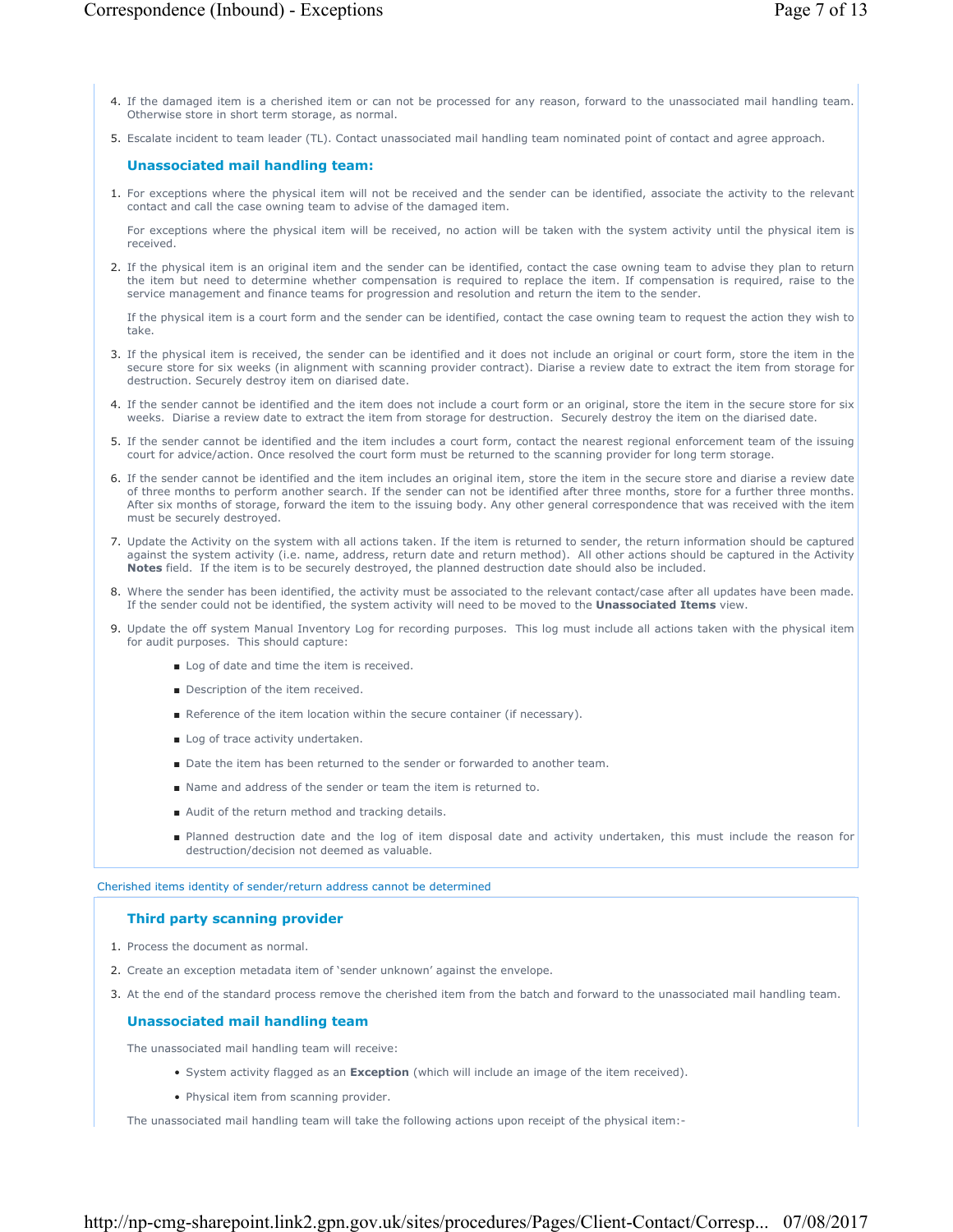- 1. If the sender can be identified, return the physical item to the sender.
- 2. If multiple potential contact matches can be found, contact the relevant case owning teams with a view to identifying the correct sender. If the sender can be identified, return the physical item to the sender.
- If the sender cannot be identified or if there are too many potential matches to enable a further search, store the item in the secure 3. store and diarise a review date of three months in advance to perform another search. If the sender can not be identified after three months, store for a further three months. After six months of storage, forward the item to the issuing body. Any other general correspondence that was received with the item must be securely destroyed.
- 4. Update the Activity on the system with all actions taken. If the item is returned to sender, the return information should be captured against the system activity (i.e. name, address, return date and return method). All other actions should be captured in the Activity **Notes** field. If the item is to be securely destroyed, the planned destruction date should also be included.
- 5. Where the sender has been identified, the activity must be associated to the relevant contact/case after all updates have been made. If the sender could not be identified, the system activity will need to be moved to the **Unassociated Items** view.
- 6. Update the off system Manual Inventory Log for Recording Purposes. This log must include all actions taken with the physical item for audit purposes. This should capture:
	- Log of date and time the item is received.
	- Description of the item received.
	- Reference of the item location within the secure container (if necessary).
	- Log of trace activity undertaken.
	- Date the item has been returned to the sender or forwarded to another team.
	- Name and address of the sender or team the item is returned to.
	- Audit of the return method and tracking details.
	- Planned destruction date and the log of item disposal date and activity undertaken, this must include the reason for destruction / decision not deemed as valuable.

# Poor quality physical document

# **Third party scanning provider action**

- 1. Stamp the document as 'poor quality original'. If the item is an original/cherished item, the photocopy of the item will be stamped.
- 2. Process the document as normal.

# **Unassociated mail handling team action**

No action required by the unassociated mail handling team.

The procedure for reprocessing requests should include the visual check on each PDF image and if the item is stamped with 'poor quality original' the caseworker should not make a rescan request with the aim of trying to get a better quality scanned image, as this would not be feasible because the poor quality of the image is due to the poor quality of the original document.

# Documents outside of A3-A5 size

# **Third party scanning provider**

- 1. If possible, process the document as normal.
- 2. If not possible create an exception form to capture a written description of the item.
- 3. Forward the physical item to the unassociated mail handling team.

# **Unassociated mail handling team**

1. Determine whether further scanning is required (for example: if it is possible to enlarge or reduce an item for A4 scanning/copying). This will require contact with the case owning team, if the sender can be identified, to discuss and confirm the action required. If local scanning capability is not available, photocopy the item and send the photocopies to the relevant 2012 scheme PO Box address (this will route the item to scanning provider for business as usual scanning and storage).

If necessary, the physical item may need forwarding to the case owning team for them to determine the action required and to perform the local scanning. In this scenario, the case owning team must return the physical item to enable the unassociated mail handling team to complete all actions as below. As above, if local scanning capability is not available, the item will need to be photocopied and the photocopies must then be sent to the relevant 2012 Scheme PO Box address.

2. If the physical item is deemed of value to the sender and the sender can be identified, return the item to the sender. If clarity is required to determine whether the item should be returned to the sender, the case owning team should be contacted so they can liase with the client to ask them if they would like it returned.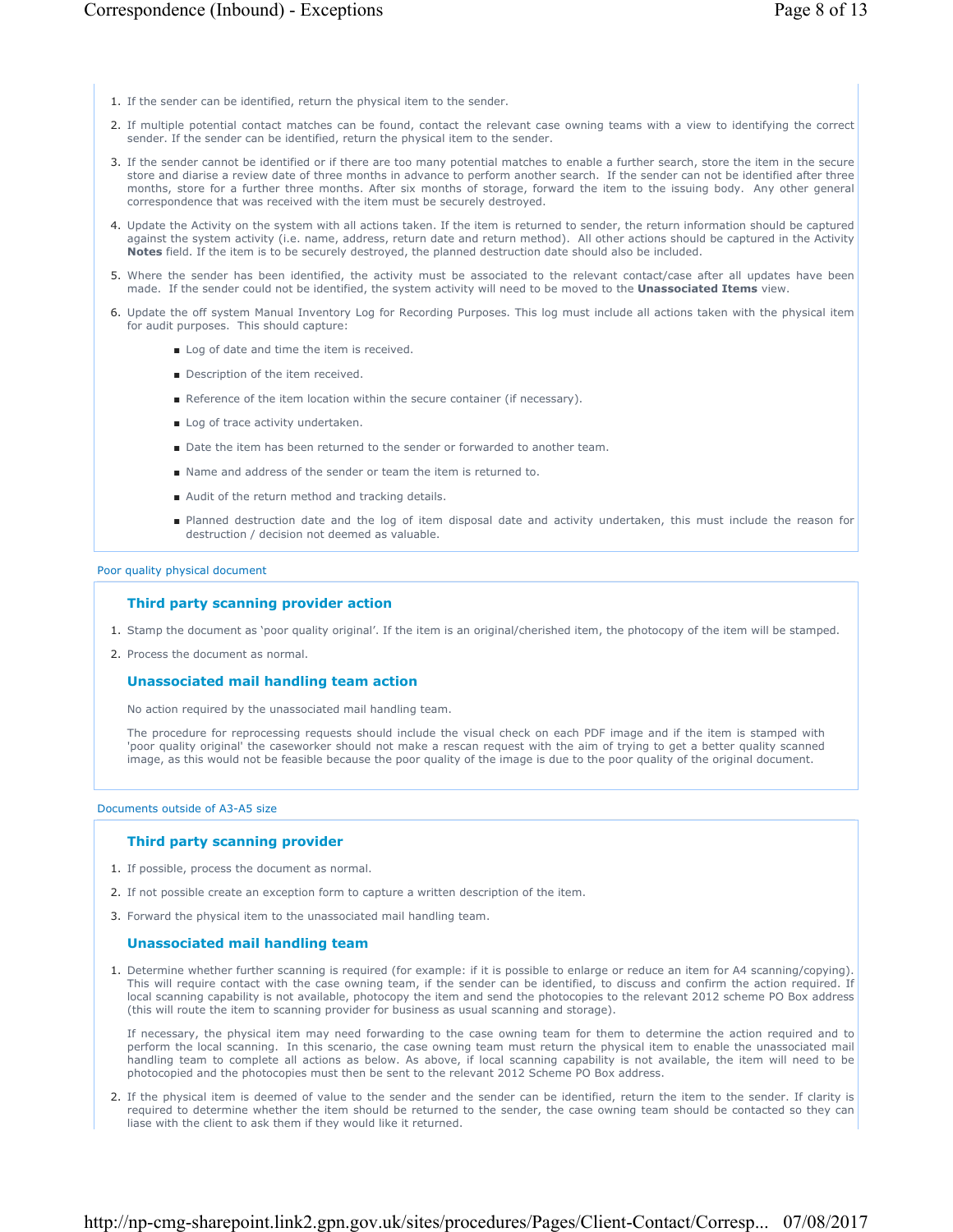- 3. If the item is not deemed of value to the sender, and the sender can be identified, store the item for six weeks in the secure store (in alignment with scanning provider contract). Diarise a review date to extract the item from storage for destruction. Securely destroy the item on the diarised date.
- 4. If, in exceptional circumstances, it is deemed essential for the physical item to be stored long term (e.g. linked to an appeal or dispute or any court/legal action), return the item to scanning provider (by courier) for long term storage only (i.e. the item will not require scanning).
- 5. If the sender cannot be identified, store the item locally in the secure store and diarise a review date of three months in advance to perform another search. If the sender cannot be identified after three months and the sender has not contacted the CMG to chase for the item's return, securely destroy the item unless it requires long term storage, as per the above rule.
- 6. Update the activity on the system with all actions taken. If the item is returned to sender, the return information should be captured against the system Activity (i.e. name, address, return date and return method). All other actions should be captured in the activity **Notes** field. If the item is to be securely destroyed, the planned destruction date should also be included.
- 7. Where the sender has been identified, the activity must be associated to the relevant contact/case after all updates have been made. If the sender could not be identified, the system Activity will need to be moved to the **Unassociated Items** view.
- 8. Update the off system Manual Inventory Log for recording purposes. This log must include all actions taken with the physical item for audit purposes. This should capture:
	- Log of date and time the item is received.
	- Description of the item received.
	- Reference of the item location within the secure container (if necessary).
	- Log of trace activity undertaken.
	- Date the item has been returned to the sender or forwarded to another team.
	- Name and address of the sender or team the item is returned to.
	- Audit of the return method and tracking details.
	- Planned destruction date and the log of item disposal date and activity undertaken, this must include the reason for destruction or decision not deemed as valuable.

#### Emails where the attachment is removed

This occurs when the attachment is not in a recognised format or removed as per Child Maintenance Group requirements (i.e. Options/Choices emails).

## **Third party scanning provider**

- 1. Create image as per normal process.
- 2. Capture an exception metadata item of 'Attachment Removed'

## **Unassociated mail handling team**

- 1. Will receive a 2012 sytem activity flagged as Exception (which will include an Exception Form)
- 2. If the sender can be identified, the case owning team should be contacted to advise of the reason for removal (i.e. because the attachment was not of a recognisable format). The case owning team will contact the organisation to discuss what attachment was sent and that if we require the information they will need to resend it in either a different format or by another communication channel.

#### Where more than four cherished items are received in a single envelope.

## **Third party scanning provider**

1. Process the documents as normal and combine the fifth and any subsequent cherished items within the fourth cherished item creating a single PDF image file and single metadata output.

# **Unassociated mail handling team**

No action required by the correspondence team.

Invalid cherished items (i.e. where the cherished item type is not on the defined list)

The current list of cherished (original) item types are:

- Adoption papers
- Bank statement
- Birth certificate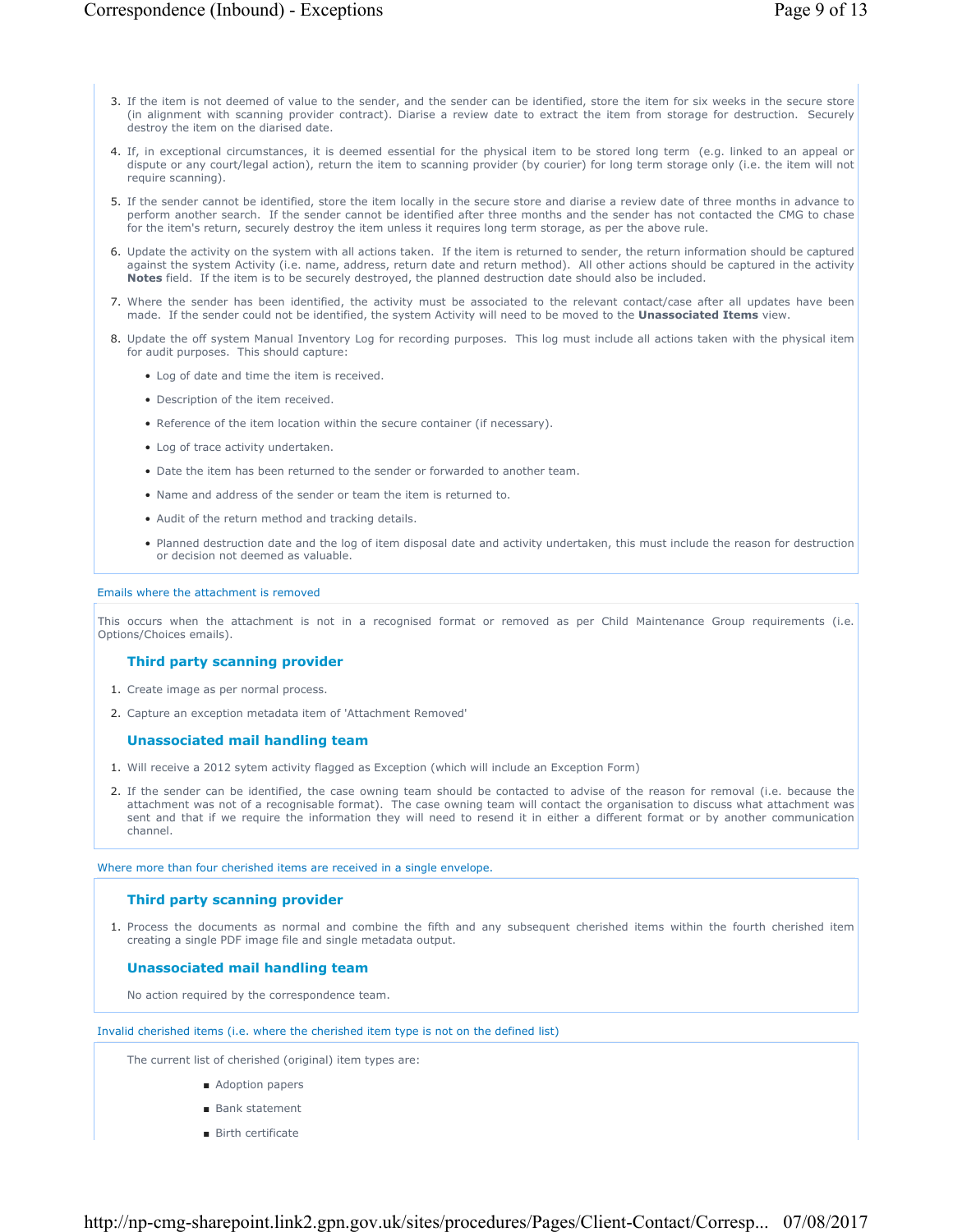- Bond certificate
- Dividend statement
- Court writ/order/legal doc
- DEO authorisation
- Divorce certificate
- DNA test result
- Drivers licence
- Earnings/payslip
- Gender declaration
- Marriage certificate
- P45
- P60
- Parentage declaration
- Parentage proof
- Passport
- Photograph
- Share certificate
- Tax code notice
- Unidentified

## **Third party scanning provider**

- 1. Process the document as normal and include a cherished item document type of 'unidentified'.
- 2. Create an exception metadata item of 'potentially incomplete' against the envelope.
- Forward the physical item to the unassociated mail handling team with insert to advise of invalid cherished item to enable progress 3. and creation of new cherished item type.

## **Unassociated mail handling team:**

- 1. Identify the new original item document type and if the sender can be identified, return the item to the sender. Contact may be required with the case owning team to help determine the type of document, this may require contact with the client.
- 2. If, when searching for the sender, multiple potential contact matches can be found, contact the relevant case owning teams with a view to identifying the correct sender. If the sender can be identified, return the physical item to the sender.
- If the sender cannot be identified or if there are too many potential matches to enable a further search, store the item in the secure 3. store and diarise a review date of three months in advance to perform another search. If the sender can not be identified after three months, store for a further three months. After six months of storage, forward the item to the issuing body. Any other general correspondence that was received with the item must be securely destroyed.
- 4. Update the activity on the system with all actions taken. If the item is returned to sender, the return information should be captured against the system activity (i.e. name, address, return date and return method). All other actions should be captured in the Activity **Notes** field.
- 5. Where the sender has been identified, the activity must be associated to the relevant contact/case after all updates have been made. If the sender could not be identified, the system activity will need to be moved to the **Unassociated Items** view.
- 6. Submit formal request for new document type data item on the system. This request must be approved by the owning operational team before submission and will follow the business as usual procedure for reference data updates.
- 7. Update the off system Manual Inventory Log for recording purposes. This log must include all actions taken with the physical item for audit purposes. This should capture:
	- Log of date and time the item is received.
	- Description of the item received.
	- Reference of the item location within the secure container (if necessary).
	- Log of trace activity undertaken.
	- Date the item has been returned to the sender or forwarded to another team.
	- Name and address of the sender or team the item is returned to.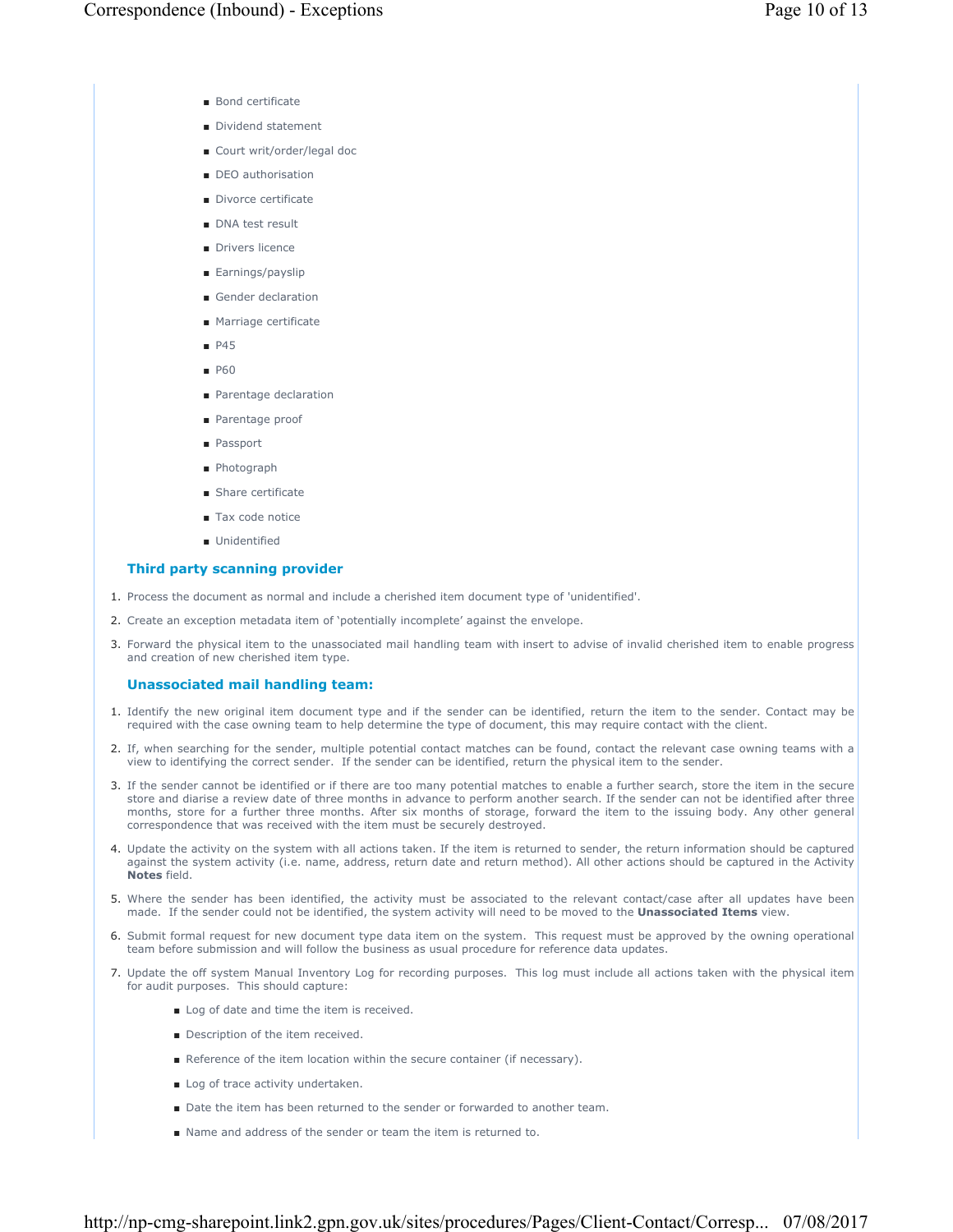- Audit of the return method and tracking details.
- Planned destruction date and the Log of Item Disposal Date and activity undertaken, this must include the reason for destruction or decision not deemed as valuable.

#### Police Enquiries

## **Third party scanning provider**

No action will be taken by the third party scanning provider, they forward this to the unassociated mail handling team for action.

## **Unassociated mail handling team:**

If the unassociated mail handling team receive an activity which is from the police, this should be reassigned to the third party team for progression.

#### Freedom of information letters

#### **Third party scanning provider**

No action will be taken by the third party scanning provider, they forward this to the unassociated mail handling team for action.

#### **Unassociated mail handling team:**

- 1. If the unassociated mail handling team receive a freedom of information (FOI) request from a client or organisation held on the 2012 system, the unassociated mail handling team must associate the Activity to the sender on the system.
- 2. If the FOI is from a third party organisation, the activity should be reassigned to the third party team for progression.
- 3. If the FOI is not from a client or organisation held on the 2012 system, a copy of the correspondence should be forwarded to the CMG FOI team for action and the Activity **Notes** updated with the action taken. Upon completion the Activity must be moved to the **Unassociated Items** view.

#### Subject access requests

## **Third party scanning provider**

No action is taken by the third party scanning provider, they forward this to the unassociated mail handling team for action.

#### **Unassociated mail handling team**

- 1. If the unassociated mail handling team receive a subject access request (SAR) from a client or organisation held on 2012 system, the unassociated mail handling team must associate the activity to the sender on the 2012 system.
- 2. If the SAR is from a third party organisation, the activity should be reassigned to the third party team for progression.
- 3. If the SAR is not from a client or organisation held on the 2012 system, the unassociated mail handling team must contact the 1993/2003 scheme helpline to determine if the sender is managed on a 1993/2003 schemes. A copy of the correspondence should be forwarded to the CMG SAR team or the team managing the sender relationship.
- 4. Update the activity **Notes** with the action taken. Upon completion the activity must be moved to the **Unassociated Items** view.

Request from a potential prospect for Options/Choices

#### **Third party scanning provider**

No action is taken by the third party scanning provider, they forward this to the unassociated mail handling team for action.

#### **Unassociated mail handling team**

- 1. Forward the correspondence item (off system) to Options or Choices.
- 2. Update the activity **Notes** with the action taken and move the activity to the **Unassociated Items** view.

Complaints from non clients

## **Third party scanning provider**

No action is taken by the third party scanning provider, they forward this to the unassociated mail handling team for action.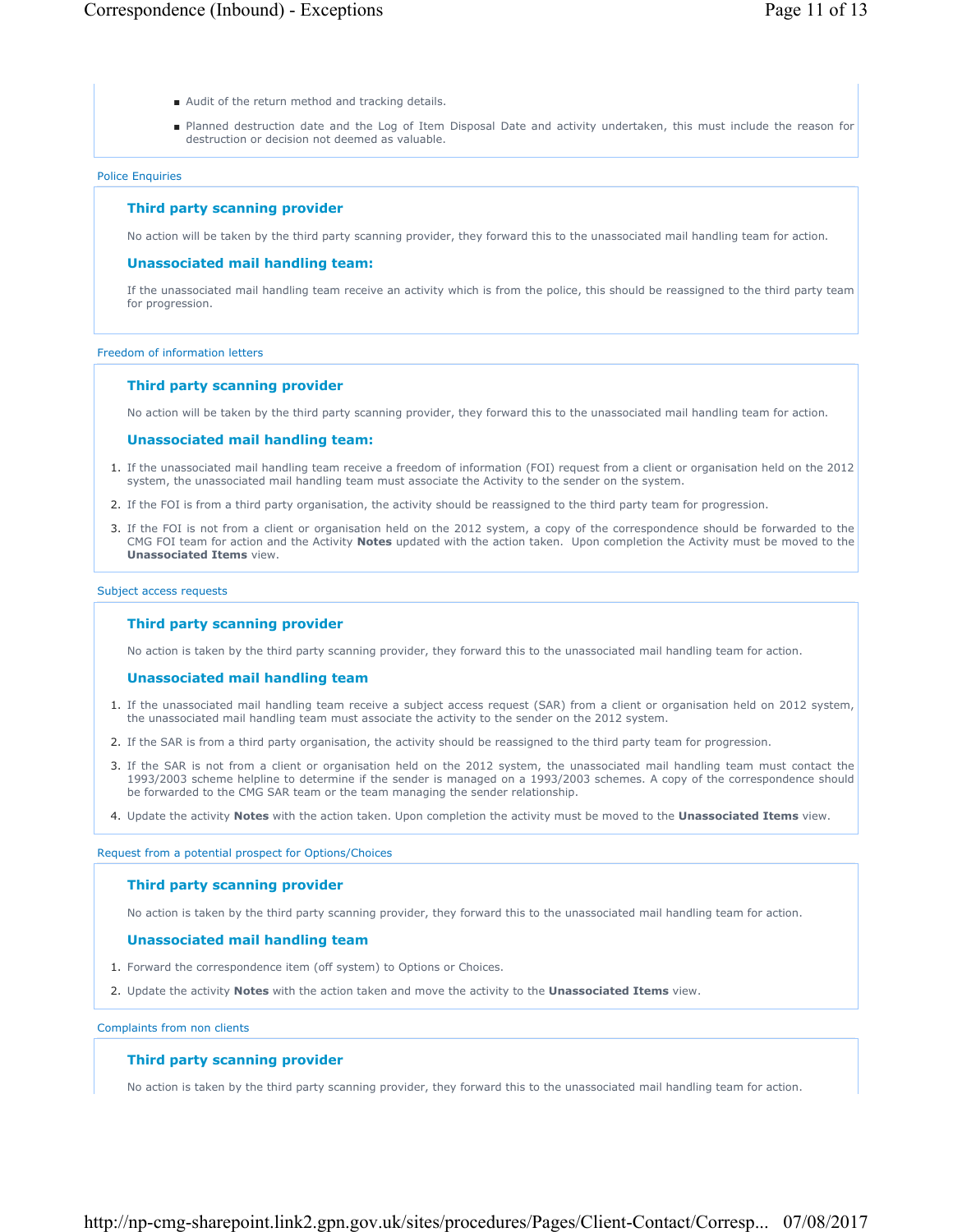# **Unassociated mail handling team:**

- 1. Aim to identify if the complaint can be linked to a specific team and if possible forward the correspondence (off system) to that team. If unsure which team would have ownership of the complaint, contact the nearest regional complaints team for advise and forward based upon this outcome.
- 2. Update the activity **Notes** with the action taken and move the activity to the **Unassociated Items** view.

## Media enquiries

# **Third party scanning provider**

No action is taken by the third party scanning provider, they forward this to the unassociated mail handling team for action.

# **Unassociated mail handling team:**

- 1. Forward the correspondence item (off system) to the press office.
- 2. Update the activity **Notes** with the action taken and move the activity to the **Unassociated Items** view.

## General enquiries from non clients

# **Third party scanning provider**

No action is taken by the third party scanning provider, they forward this to the unassociated mail handling team for action.

# **Unassociated mail handling team:**

Ensure the sender is not a new third party or a client or organisation held on 1993/2003 systems. This can be performed by liaising 1. with the third party team and calling the relevant 1993/2003 scheme helpline numbers for information.

If the sender is a new third party, reassign the activity to the third party team.

If the sender is held on a 1993/2003 scheme system, forward the correspondence (off system) to the relevant regional team.

If the sender is not held on 1993/2003 system, escalate to the unassociated mail handling team - team leader to identify the action required. If necessary and if possible, contact the sender to help identify the action required.

Update the activity **Notes** with the action taken and for all items not reassigned to the third party team, move the activity to the **Unassociated Items** view.

Underpaid post (returned post from the client has incurred a surcharge due to wrong envelope being sent out by the case officer)

# **Third party scanning provider**

No action is to be taken by the unassociated mail handling team for underpaid postage. The scanning provider will scan the envelope of all underpaid items with the contents of the envelope so this will be available to the receiving case owning team within the scanned image.

Underpaid postage is not captured as a metadata item to enable MI reporting from the system but agreement has been made for the scanning provider to pay all underpaid postage costs on our behalf and they will invoice the Child Maintenance Group monthly of the charges to be paid.

CMSL0405 (parental contact)

# **Third party scanning provider**

In most cases the CMSL0405 will be automatically associated with a case on the system. If it cannot be associated it will be forwarded to the unassociated mail handling team as per business as usual unassociated mail handling.

# **Unassociated mail handling team:**

For unassociated CMSL0405s the unassociated mail handling team aim to identify the sender and associate the system activity to the contact as per business as usual.

NICMS to replace CMG in Northern Ireland

Correspondence (Inbound) - Scanning

Terminology Changes